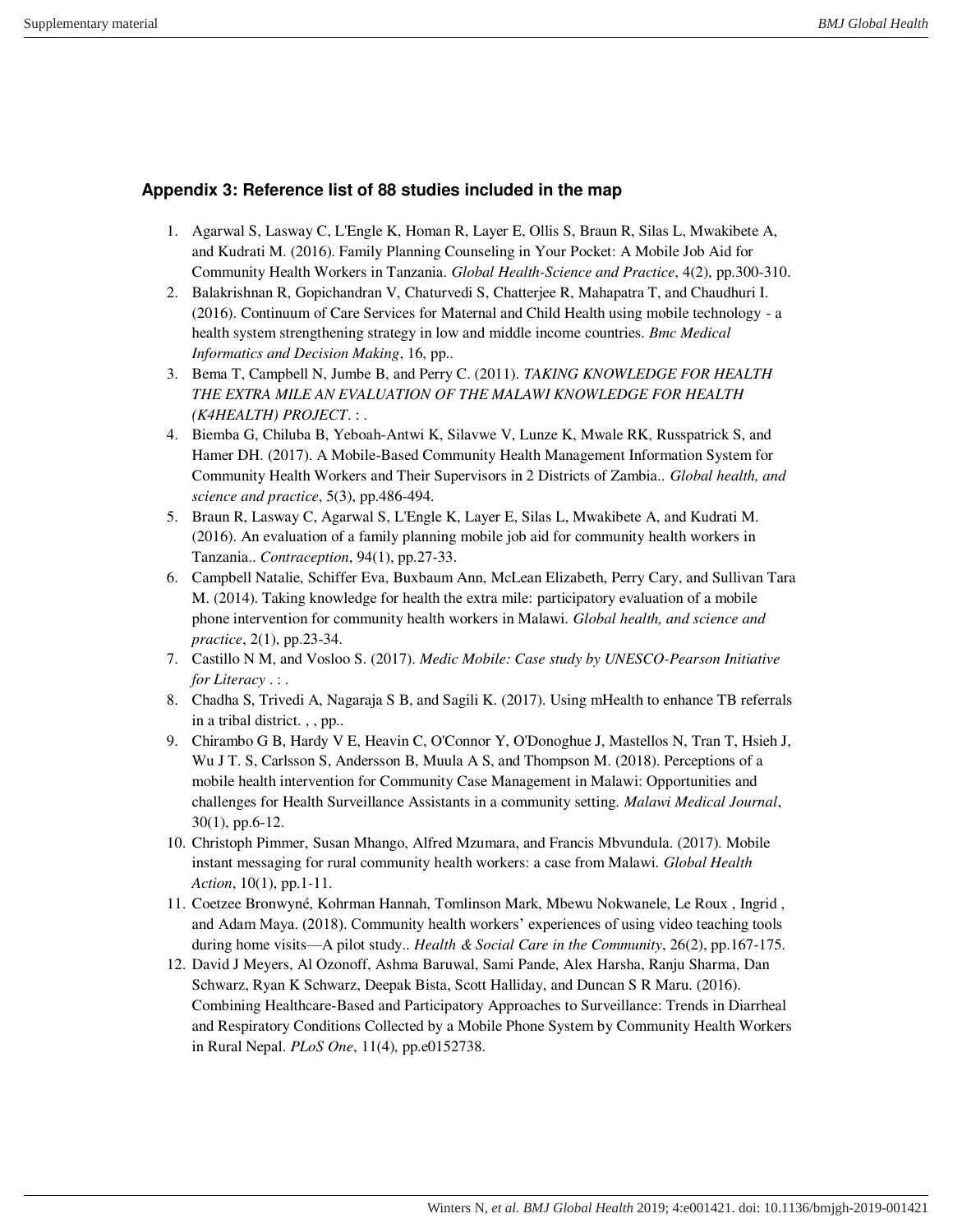- 13. DeRenzi Brian, Findlater Leah, Payne Jonathan, Birnbaum Benjamin, Mangilima Joachim, Parikh Tapan, Borriello Gaetano, and Lesh Neal. (2012). Improving community health worker performance through automated SMS. In: Proceedings of the Fifth International Conference on Information and Communication Technologies and Development. : ACM, pp.25-34. .
- 14. Dimagi . (2015). Catholic Relief Services: Reducing Maternal and Newborn Deaths (ReMiND). *Case study*, , pp..
- 15. Felician Ifunya. (2013). *Evaluation of Mobile Decision Sup Evaluation of Mobile Decision Applications in Tanzania Support Applications in Tanzania*. : .
- 16. Frank T, Marks S, Karin Käll, and er K. (2016). *Implementing mHealth solutions To improve community health worker motivation performance*. : .
- 17. Gill C J, Ngoc B L, Halim N, Viet H N, Williams A L, Van T N, McNabb M, Ngoc L T. T, Falconer A, Ha H A. P, Rohr J, Hoang H, Michiel J, Thanh T N. T, Bird L, Vu H P, Yeshitla M, Van N H, and Sabin L. (2016). The mCME Project: A Randomized Controlled Trial of an SMS-Based Continuing Medical Education Intervention for Improving Medical Knowledge among Vietnamese Community Based Physicians' Assistants. *Plos One*, 11(11), pp..
- 18. Ginsburg OM, Chowdhury M, Wu W, Chowdhury MT, Pal BC, Hasan R, Khan ZH, Dutta D, Saeem AA, Al-Mansur R, Mahmud S, Woods JH, Story HH, and Salim R. (2014). An mHealth model to increase clinic attendance for breast symptoms in rural Bangladesh: can bridging the digital divide help close the cancer divide?. *The oncologist*, 19(2), pp.177-85.
- 19. Grameen foundation. (2015). *Using Mobile Technology to Strengthen Maternal Newborn and Child Health*. : .
- 20. Hackett K, Lafleur C, Nyella P, Ginsburg O, Lou W, and Sellen D. (2018). Impact of smartphoneassisted prenatal home visits on women's use of facility delivery: Results from a clusterrandomized trial in rural Tanzania. , , pp..
- 21. Hegde SKB, Saride SP, Kuruganty S, Banker N, Patil C, and Phanse V. (2018). Large-scale mHealth professional support for health workers in rural Maharashtra, India.. *WHO South-East Asia journal of public health*, 7(1), pp.51-57.
- 22. Hirsch-Moverman Y, Daftary A, Yuengling K A, Saito S, Ntoane M, Frederix K, Maama L B, and Howard A A. (2017). Using mHealth for HIV/TB Treatment Support in Lesotho: Enhancing Patient-Provider Communication in the START Study. *Jaids-Journal of Acquired Immune Deficiency Syndromes*, 74, pp.S37-S43.
- 23. Ilozumba O, Dieleman M, Kraamwinkel N, Van Belle S, Chaudoury M, and Broerse JEW. (2018). "I am not telling. The mobile is telling": Factors influencing the outcomes of a community health worker mHealth intervention in India.. *PloS one*, 13(3), pp.e0194927.
- 24. IntraHealth International. (2013). *mSakhi: An Interactive Mobile Phone-Based Job Aid for Accredited Social Health Activists (ASHAs)*. : .
- 25. Isaac Holeman, FrontlineSMS:Medic , and Please address correspondence to isaac@medic.frontlinesms.com. (2010). *mHealth in Context: Understanding Community Resources and Learning Processes for Mobile Phone Usage in Malawi*. : .
- 26. Iyengar MS, and Florez-Arango JF. (2013). Decreasing workload among community health workers using interactive, structured, rich-media guidelines on smartphones.. *Technology and health care : official journal of the European Society for Engineering and Medicine, 21(2),* pp.113-23.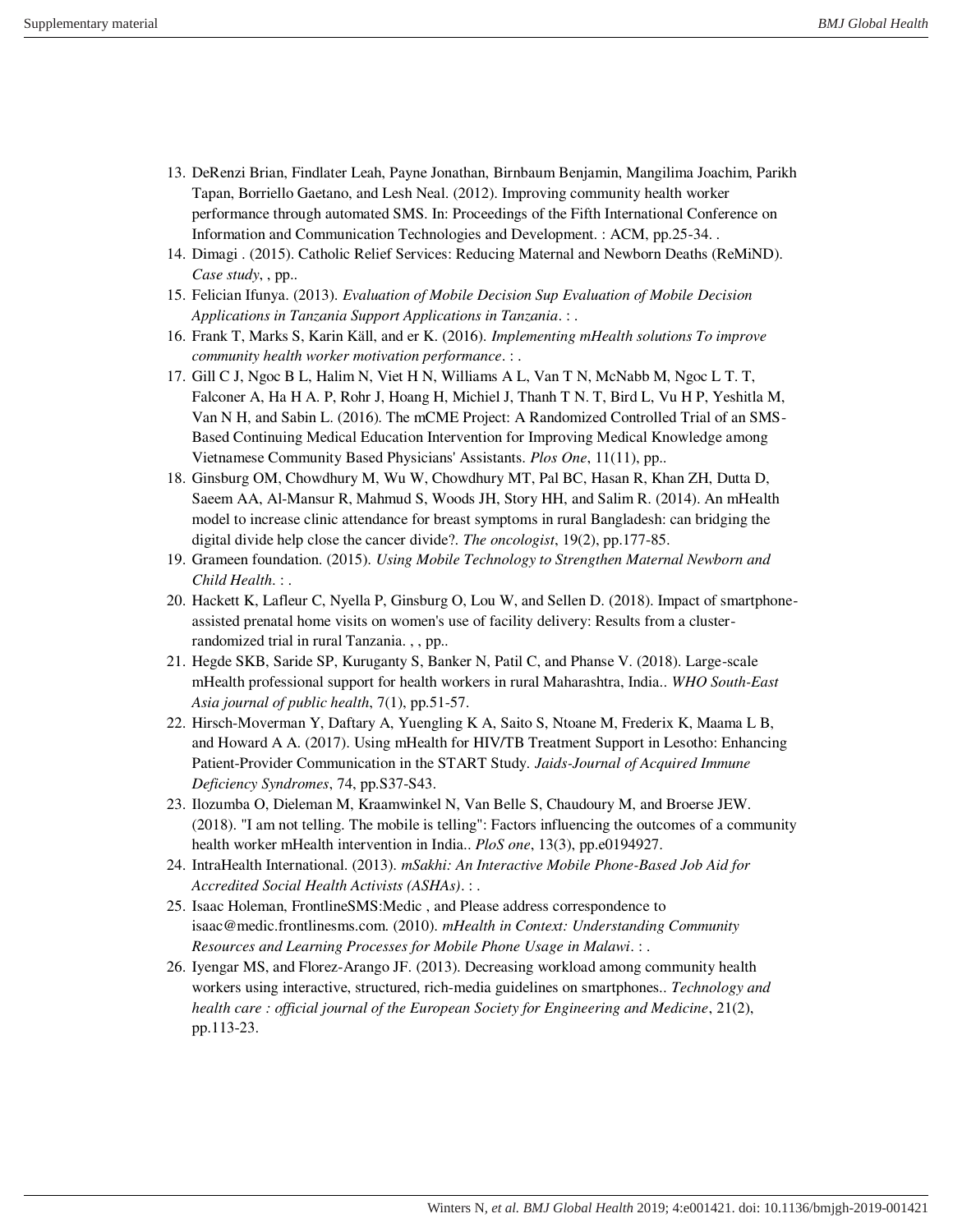- 27. Jade Vu Henry, Niall Winters, Alice Lakati, Martin Oliver, Anne Geniets, Simon M Mbae, and Hannah Wanjiru. (2016). *Enhancing the Supervision of Community Health Workers With WhatsApp Mobile Messaging: Qualitative Findings From 2 Low-Resource Settings in Kenya*. : .
- 28. Jane Katanu. (2014). *Mobile Technology as a Tool for Incentivizing Community Health Workers and to Improve Utilization of Maternal and Child Health Services in Resource Scarce Countries.*. : .
- 29. Jayarajan N, Lee A, and Mwaikambo L. (2017). *WhatsApp as a Platform for Continued Professional Development*. : .
- 30. Joos O, Silva R, Amouzou A, Moulton L H, Perin J, Bryce J, and Mullany L C. (2016). Evaluation of a mHealth Data Quality Intervention to Improve Documentation of Pregnancy Outcomes by Health Surveillance Assistants in Malawi: A Cluster Randomized Trial. *Plos One*,  $11(1)$ , pp..
- 31. Kabakyenga J, Barigye C, Brenner J, Maling S, Buchner D, Nettle-Aquirre A, Singhal N, Kyomuhangi T, Tumusiime D, Finch J, and MacLeod S. (2016). A demonstration of mobile phone deployment to support the treatment of acutely ill children under five in Bushenyi district, Uganda.. *African Health Sciences*, 16(1), pp.89-96.
- 32. Kaphle S, Chaturvedi S, Chaudhuri I, Krishnan R, and Lesh N. (2015). Adoption and Usage of mHealth Technology on Quality and Experience of Care Provided by Frontline Workers: Observations From Rural India. *Jmir Mhealth and Uhealth*, 3(2), pp..
- 33. Kate E Gilroy, Abdoulaye Diedhiou, Carie Muntifering Cox, Luke Duncan, Djim Koumtingue, Sara Pacqué-Margolis, Alfredo Fort, Dykki Settle, and Rebecca Bailey. (2015). *Use of an Interactive Voice Response System to Deliver Refresher Training in Senegal:Findings from Pilot Implementation and Assessment*. : .
- 34. Khan Nazib Uz Zaman, Rasheed Sabrina, Sharmin Tamanna, Ahmed Tanvir, Mahmood Shehrin Shaila, Khatun Fatema, Hanifi Sma, Hoque Shahidul, Iqbal Mohammad, and Bhuiya Abbas. (2015). Experience of using mHealth to link village doctors with physicians: lessons from Chakaria, Bangladesh. *BMC medical informatics and decision making*, 15(1), pp.62.
- 35. Khoja S, Scott R, Husyin N, Durrani H, Arif M, Faqiri F, Hedayat E, and Yousufzai W. (2016). Impact of simple conventional and Telehealth solutions on improving mental health in Afghanistan. *Journal of Telemedicine and Telecare*, 22(8), pp.495-498.
- 36. Knoble SJ, and Bhusal MR. (2015). Electronic diagnostic algorithms to assist mid-level health care workers in Nepal: a mixed-method exploratory study.. *International journal of medical informatics*, 84(5), pp.334-40.
- 37. Kurumop S F, Bullen C, Whittaker R, Betuela I, Hetzel M W, and Pulford J. (2013). Improving Health Worker Adherence to Malaria Treatment Guidelines in Papua New Guinea: Feasibility and Acceptability of a Text Message Reminder Service. *Plos One*, 8(10), pp..
- 38. LeFevre A E, Mohan D, Hutchful D, Jennings L, Mehl G, Labrique A, Romano K, and Moorthy A. (2017). Mobile Technology for Community Health in Ghana: what happens when technical functionality threatens the effectiveness of digital health programs?. *Bmc Medical Informatics and Decision Making*, 17, pp..
- 39. Lemay Nancy Vollmer, Sullivan Tara, Jumbe Brian, and Perry Cary Peabody. (2012). Reaching Remote Health Workers in Malawi: Baseline Assessment of a Pilot mHealth Intervention. *Journal of Health Communication*, 17(sup1), pp.105-117.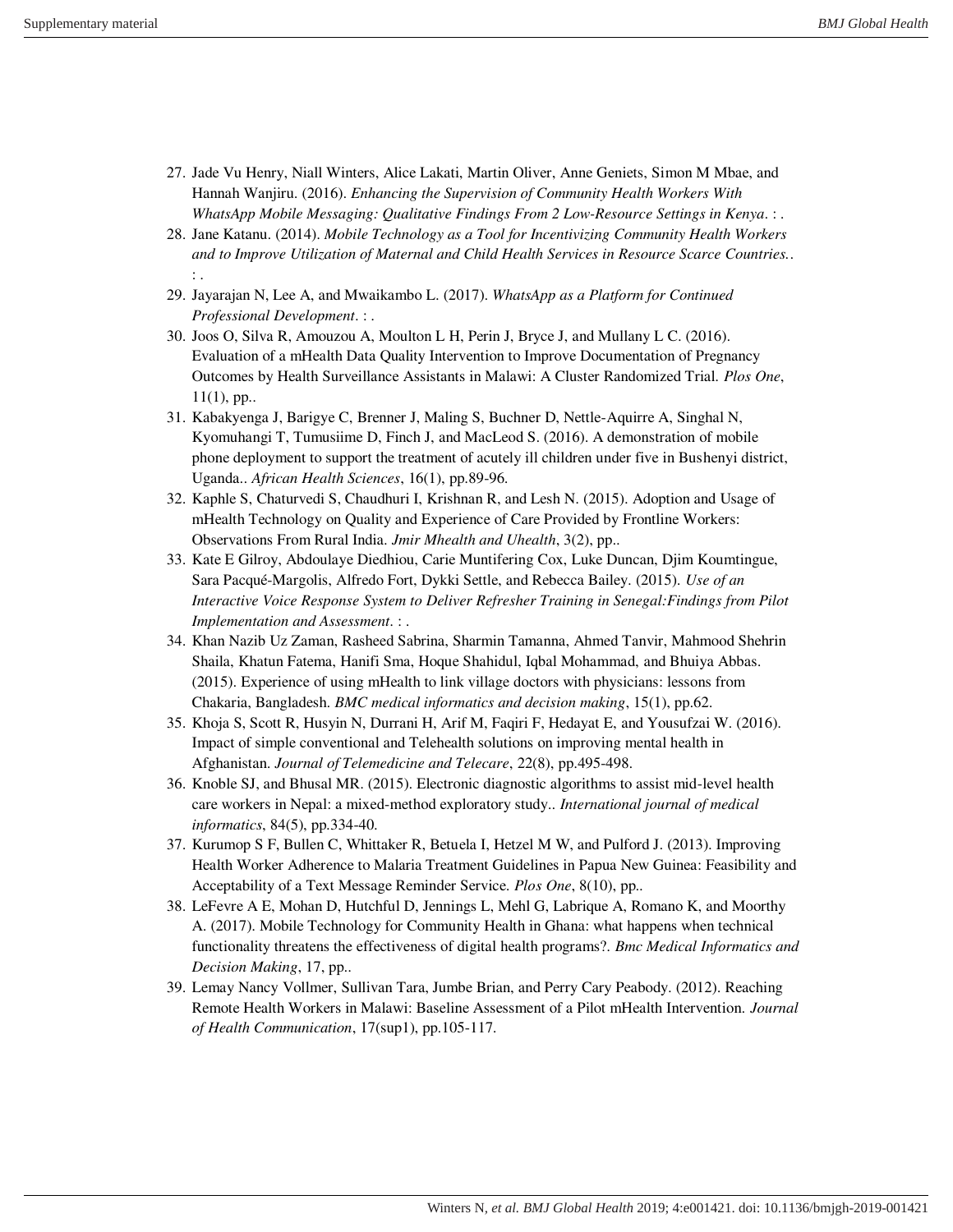- 40. Lim J, Cloete G, Dunsmuir DT, Payne BA, Scheffer C, von Dadelszen P, Dumont GA, and Ansermino JM. (2015). Usability and Feasibility of PIERS on the Move: An mHealth App for Pre-Eclampsia Triage.. *JMIR mHealth and uHealth*, 3(2), pp.e37.
- 41. Little A, Medhanyie A, Yebyo H, Spigt M, Dinant G J, and Blanco R. (2013). *Meeting Community Health Worker Needs for Maternal Health Care Service Delivery Using Appropriate Mobile Technologies in Ethiopia*. : .
- 42. Long A, Mbabali I, Hutton HE, Thomas AG, Bugos E, Mulamba J, Amico KR, Nalugoda F, Gray RH, Wawer MJ, Nakigozi G, and Chang LW. (2017). Design and Implementation of a Community Health Worker HIV Treatment and Prevention Intervention in an HIV Hot Spot Fishing Community in Rakai, Uganda.. *Journal of the International Association of Providers of AIDS Care*, 16(5), pp.499-505.
- 43. Macleod B, Phillips J, Stone AE, Walji A, and Awoonor-Williams JK. (2012). The Architecture of a Software System for Supporting Community-based Primary Health Care with Mobile Technology: The Mobile Technology for Community Health (MoTeCH) Initiative in Ghana.. *Online journal of public health informatics*, 4(1), pp..
- 44. Mahmud Nadim, Rodriguez Joce, and Nesbit Josh. (2010). A text message-based intervention to bridge the healthcare communication gap in the rural developing world. *Technology and health care : official journal of the European Society for Engineering and Medicine*, 18(2), pp.137.
- 45. Martinez-Fernandez A, Lobos-Medina I, Diaz-Molina C A, Chen-Cruz M F, and Prieto-Egido I. (2015). TulaSalud: An m-health system for maternal and infant mortality reduction in Guatemala. *Journal of Telemedicine and Telecare*, 21(5), pp.283-291.
- 46. Matousek Alexi, Paik Ken, Winkler Eric, Denike Jennifer, Addington Stephen R, Exe Chauvet, Louis Rodolphe R E Jean, and Riviello Robert. (2015). Community health workers and smartphones for the detection of surgical site infections in rural Haiti: a pilot study.. *Lancet*, 385 North American Edition, pp.S47-S47.
- 47. Maulik P K, Sudha Kallakuri, Siddhardha Devarapalli, Vadlamani V K, Vivekanand Jha, and Anushka Patel. (2017). Increasing use of mental health services in remote areas using mobile technology: a pre-post evaluation of the SMART Mental Health project in rural India.. *Journal of Global Health*, 7(1), pp.010408.
- 48. Maulik P K, Tewari A, Devarapalli S, Kallakuri S, and Patel A. (2016). The Systematic Medical Appraisal, Referral and Treatment (SMART) Mental Health Project: Development and Testing of Electronic Decision Support System and Formative Research to Understand Perceptions about Mental Health in Rural India. *Plos One*, 11(10), pp..
- 49. McNabb M, Chukwu E, Ojo O, Shekhar N, Gill C J, Salami H, and Jega F. (2015). Assessment of the Quality of Antenatal Care Services Provided by Health Workers Using a Mobile Phone Decision Support Application in Northern Nigeria: A Pre/Post-Intervention Study. *Plos One*,  $10(5)$ , pp..
- 50. Medhanyie AA, Little A, Yebyo H, Spigt M, Tadesse K, Blanco R, and Dinant GJ. (2015). Health workers' experiences, barriers, preferences and motivating factors in using mHealth forms in Ethiopia.. *Human resources for health*, 13, pp.2.
- 51. Musabyimana A, Ruton H, Gaju E, Berhe A, Grepin KA, Ngenzi J, Nzabonimana E, Hategeka C, and Law MR. (2018). Assessing the perspectives of users and beneficiaries of a community health worker mHealth tracking system for mothers and children in Rwanda. , , pp..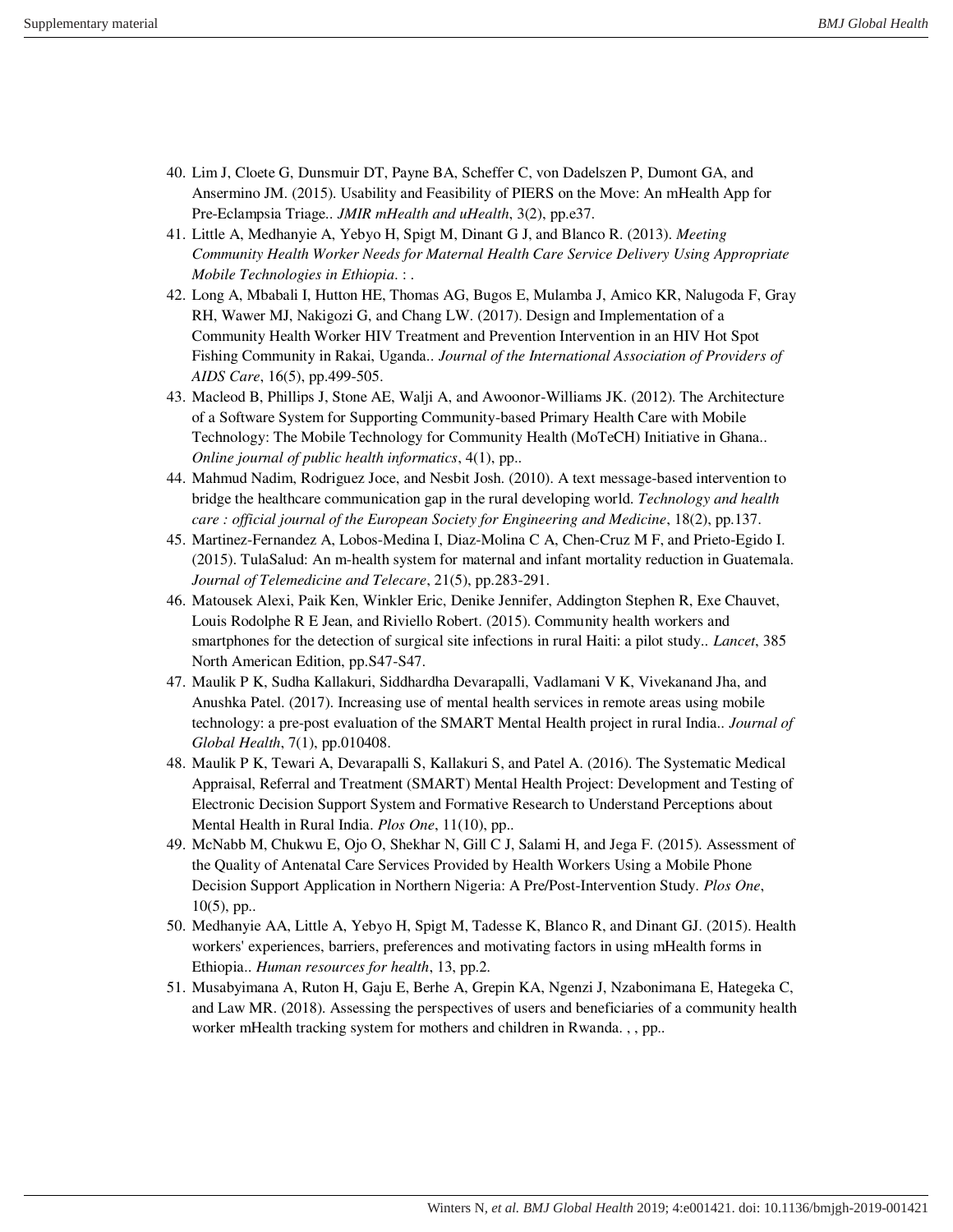- 52. Mushamiri Ivy, Luo Chibulu, Iiams-Hauser Casey, and Amor Yanis Ben. (2015). Evaluation of the Impact of a Mobile Health System on Adherence to Antenatal and Postnatal Care and Prevention of Mother-to-Child Transmission of HIV Programs in Kenya. , , pp..
- 53. Mwaikambo L, and Dolphyne A. (2016). Leveraging open-source technology and adapting open eLearning content to improve the knowledge and motivation of Ghana's rural nurses. *Knowledge Management & E-Learning-an International Journal*, 8(1), pp.55-67.
- 54. Mwendwa P. (2016). Assessing the fit of RapidSMS for maternal and new-born health: perspectives of community health workers in rural Rwanda. *Development in Practice*, 26(1), pp.38-51.
- 55. Ngabo F, Nguimfack J, Nwaigwe F, Mugeni C, Muhoza D, Wilson DR, Kalach J, Gakuba R, Karema C, and Binagwaho A. (2012). Designing and Implementing an Innovative SMS-based alert system (RapidSMS-MCH) to monitor pregnancy and reduce maternal and child deaths in Rwanda.. *The Pan African medical journal*, 13, pp.31.
- 56. Nonaka D, Pongvongsa T, Nishimoto F, Nansounthavong P, Hongwei J, Vongsouvanh A, Moji K, Phongmany P, and Kobayashi J. (2014). Successful mobile phone network-based approach to integration of the health care system in rural Laos: strengthening lay health worker performance.. *Rural and remote health*, 14, pp.2588.
- 57. Otu A, Ebenso B, Okuzu O, and Osifo-Dawodu E. (2016). Using a mHealth tutorial application to change knowledge and attitude of frontline health workers to Ebola virus disease in Nigeria: a before-and-after study.. *Human Resources for Health*, 14(5), pp..
- 58. Palazuelos D, Diallo AB, Palazuelos L, Carlile N, Payne JD, and Franke MF. (2013). User Perceptions of an mHealth Medicine Dosing Tool for Community Health Workers.. *JMIR mHealth and uHealth*, 1(1), pp.e2.
- 59. Pimmer C, and Mbvundula F. (2018). One Message, Many Voices: Mobile Audio Counselling in Health Education.. *Journal of health care for the poor and underserved*, 29(1), pp.463-480.
- 60. Praveen D, Patel A, Raghu A, Clifford GD, Maulik PK, Mohammad Abdul A, Mogulluru K, Tarassenko L, MacMahon S, and Peiris D. (2014). SMARTHealth India: Development and Field Evaluation of a Mobile Clinical Decision Support System for Cardiovascular Diseases in Rural India.. *JMIR mHealth and uHealth*, 2(4), pp.e54.
- 61. Prinja Shankar, Nimesh Ruby, Gupta Aditi, Bahuguna Pankaj, Gupta Madhu, and Thakur Jarnail Singh. (2017). Impact of m‐Health application used by community health volunteers on improving utilization of maternal, newborn and child health care services in a rural area of Uttar Pradesh, India. *Tropical Medicine & International Health*, , pp..
- 62. Raghu A, Praveen D, Peiris D, Tarassenko L, and Clifford G. (2015). Engineering a mobile health tool for resource-poor settings to assess and manage cardiovascular disease risk: SMARThealth study. *Bmc Medical Informatics and Decision Making*, 15, pp..
- 63. Rajan J V, Moura J, Gourley G, Kiso K, Sizilio A, Cortez A M, Riley L W, Veras M A, and Sarkar U. (2016). Understanding the barriers to successful adoption and use of a mobile health information system in a community health center in Sao Paulo, Brazil: a cohort study. *Bmc Medical Informatics and Decision Making*, 16, pp..
- 64. Rema Manoj T. (2013). *Exploring Mobile Technology to Enhance Birth Outcomes in Rural Mozambique: Pilot Study Results*. . .
- 65. Robbins RN, Gouse H, Brown HG, Ehlers A, Scott TM, Leu CS, Remien RH, Mellins CA, and Joska JA. (2018). A Mobile App to Screen for Neurocognitive Impairment: Preliminary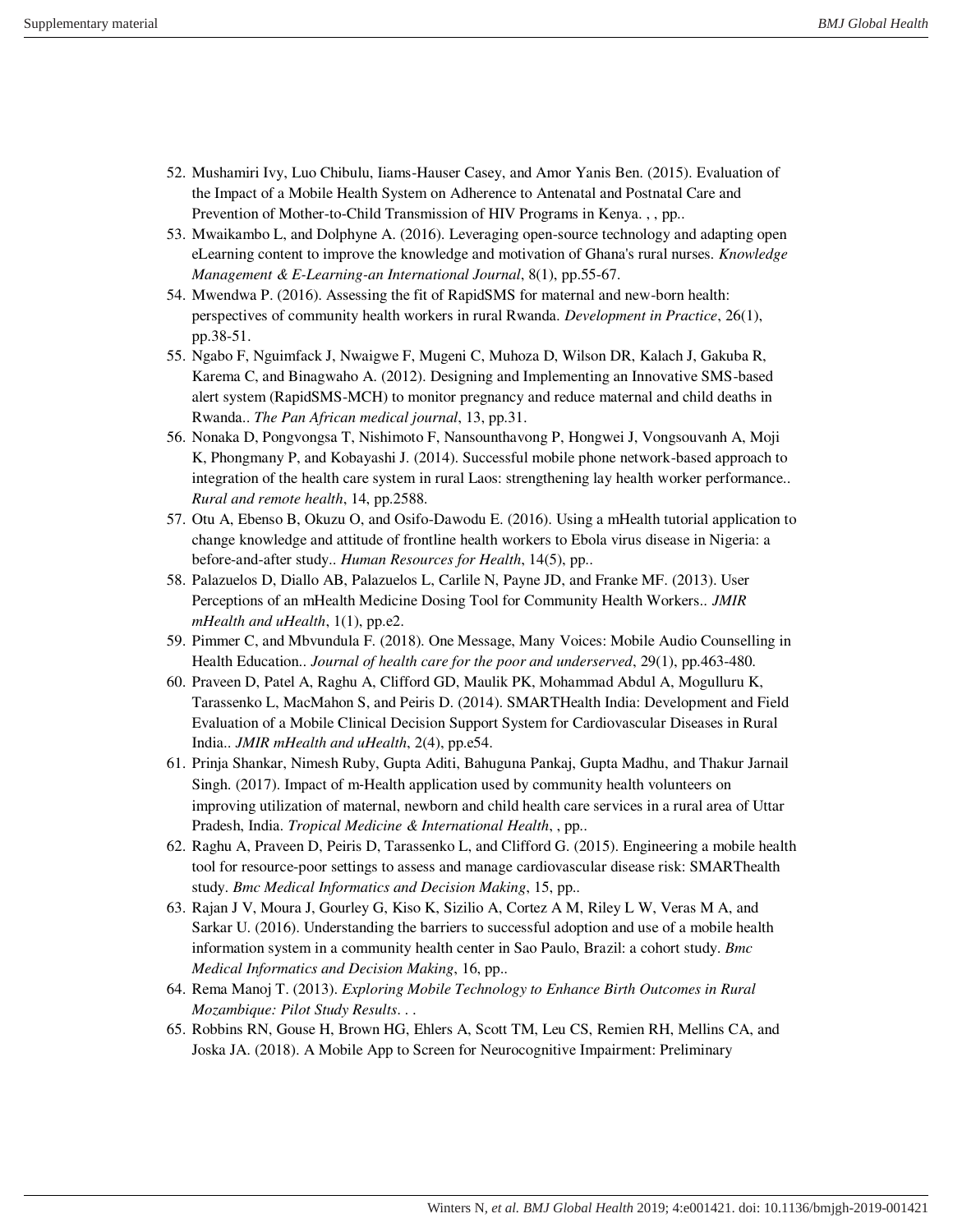Validation of NeuroScreen Among HIV-Infected South African Adults.. *JMIR mHealth and uHealth*, 6(1), pp.e5.

- 66. Rothstein Jessica D, Jennings Larissa, Moorthy Anitha, Yang Fan, Gee Lisa, Romano Karen, Hutchful David, Labrique Alain B, and LeFevre Amnesty E. (2016). Qualitative Assessment of the Feasibility, Usability, and Acceptability of a Mobile Client Data App for Community-Based Maternal, Neonatal, and Child Care in Rural Ghana. *International Journal of Telemedicine and Applications*, 2016, pp.1-14.
- 67. Royal Tropical Institute. (2014). *Mobile health: Connecting managers, service providers and clients in Bombali district, Sierra Leone* . : .
- 68. Sabin L L, Williams A L, Le B N, Herman A R, Nguyen H V, Albanese R R, Xiong W J, Shobiye H O. A, Halim N, Tran L T. N, McNabb M, Hoang H, Falconer A, Nguyen T T. T, and Gill C J. (2017). Benefits and Limitations of Text Messages to Stimulate Higher Learning Among Community Providers: Participants' Views of an mHealth Intervention to Support Continuing Medical Education in Vietnam. *Global Health-Science and Practice*, 5(2), pp.261-273.
- 69. Schuttner Linnaea, Sindano Ntazana, Theis Mathew, Zue Cory, Joseph Jessica, Chilengi Roma, Chi Benjamin H, Stringer Jeffrey SA, and Chintu Namwinga. (2014). A mobile phone-based, community health worker program for referral, follow-up, and service outreach in rural Zambia: outcomes and overview. *TELEMEDICINE and e-HEALTH*, 20(8), pp.721-728.
- 70. Shiferaw S, Spigt M, Tekie M, Abdullah M, Fantahun M, and Dinant G J. (2016). The Effects of a Locally Developed mHealth Intervention on Delivery and Postnatal Care Utilization; A Prospective Controlled Evaluation among Health Centres in Ethiopia. *Plos One*, 11(7), pp..
- 71. Shouneez Yousuf Hussein, De Wet Swanepoel, Faheema Mahomed, and Leigh . (2018). Community-based hearing screening for young children using an mHealth service-delivery model . , , pp..
- 72. Surka S, Edirippulige S, Steyn K, Gaziano T, Puoane T, and Levitt N. (2014). Evaluating the use of mobile phone technology to enhance cardiovascular disease screening by community health workers.. *International Journal of Medical Informatics*, 83(9), pp.648-654.
- 73. Tewari A, Kallakuri S, Devarapalli S, Jha V, Patel A, and Maulik PK. (2017). Process evaluation of the systematic medical appraisal, referral and treatment (SMART) mental health project in rural India.. *BMC psychiatry*, 17(1), pp.385.
- 74. Tian M Y, Ajay V S, Dunzhu D Z, Hameed S S, Li X, Liu Z, Li C, Chen H, Cho K W, Li R L, Zhao X S, Jindal D, Rawal I, Ali M K, Peterson E D, Ji J C, Amarchand R, Krishnan A, Tandon N, Xu L Q, Wu Y F, Prabhakaran D, and Yan L J. L. (2015). A Cluster-Randomized, Controlled Trial of a Simplified Multifaceted Management Program for Individuals at High Cardiovascular Risk (SimCard Trial) in Rural Tibet, China, and Haryana, India. *Circulation*, 132(9), pp.815-824.
- 75. Tomlinson M, Solomon W, Singh Y, Doherty T, Chopra M, Ijumba P, Tsai AC, and Jackson D. (2009). The use of mobile phones as a data collection tool: a report from a household survey in South Africa.. *BMC medical informatics and decision making*, 9, pp.51.
- 76. Tomlinson Mark, Rotheram-Borus Mary Jane, Doherty Tanya, Swendeman Dallas, Tsai Alexander C, Ijumba Petrida, Roux Ingrid le, Jackson Debra, Stewart Jackie, Friedman Andi, Colvin Mark, and Chopra Mickey. (2013). Value of a mobile information system to improve quality of care by community health workers. *South African Journal of Information Management*, 15(1), pp.1.